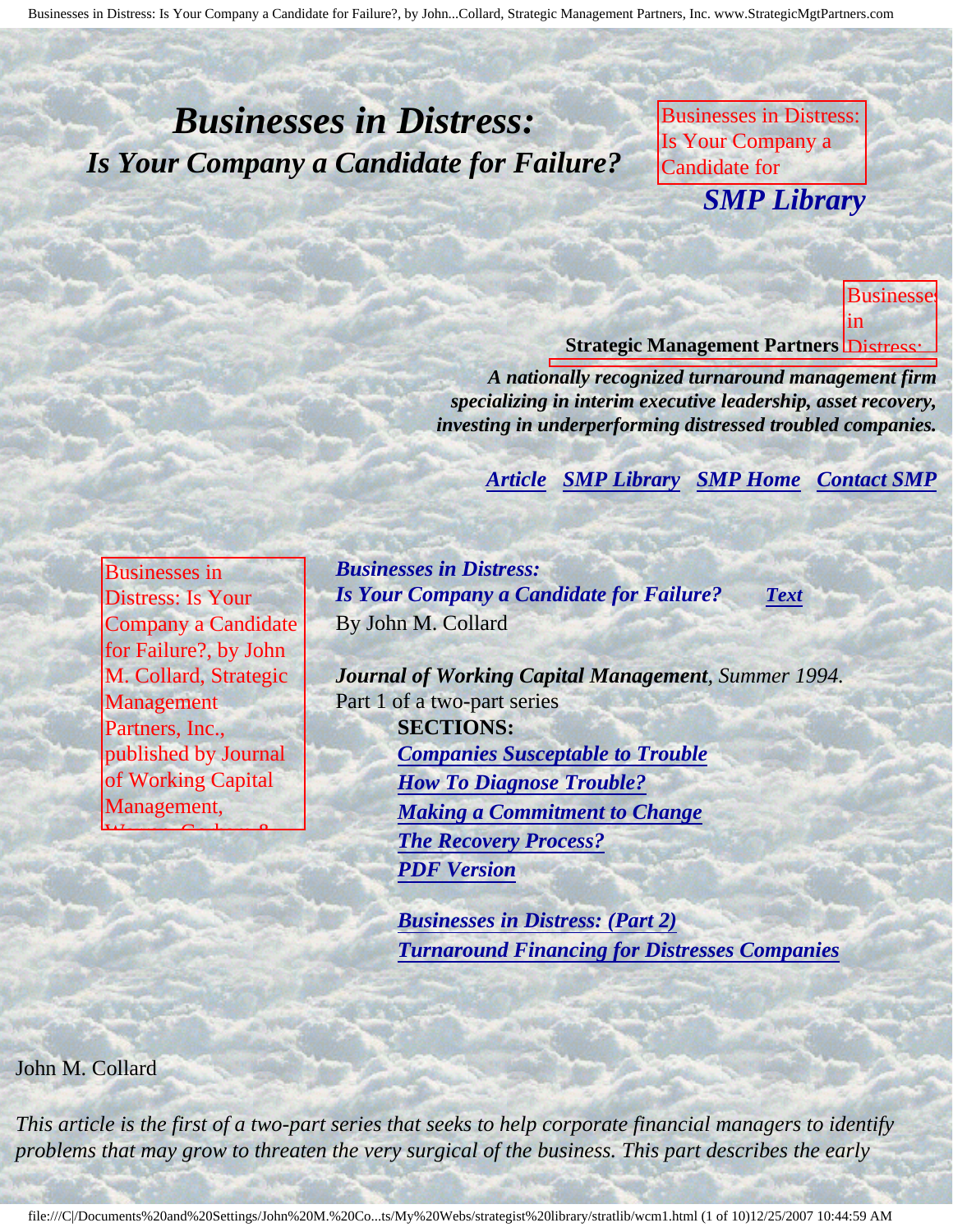*warning signs and their possible implications. Part 2, in the Winter issue, will describe the business turnaround process arid how to deal with the critical issues of that process.*

Understanding why businesses fail can help the corporate financial manager recognize the ominous signs that portend trouble. Roughly 80 percent or more of business failures are traceable to internal or management controlled factors. These factors are many, including:

- *Autocratic management* evidenced by a reluctance to delegate authority or train new management. When managers continue to do the work that should be done by others, management becomes over extended. The problem is further compounded because often this situation produces unclear lines of authority.
- *Ineffective communications* between management and employees. Unnecessary or ineffective meetings, management information or interdepartmental coordination can destroy a business as it grows.
- *Neglect of human resources* indicated by excessive turnover rates. Turnover is a sign of serious problems; ignoring these problems results in low morale, lost wages, lack of production, and lost business.
- *Inefficient compensation and incentive programs* yielding unsatisfactory results. While it seems logical to reward for successful job performance, many companies unwittingly reward employee performance far different from that outlined in the job description.
- *Company goals not achieved*. Failure to meet goals often means goals are not clearly understood. The problems can also indicate failure to get all stakeholders to "buy in."
- *Deteriorating business* from established clients and new prospects. When long-term clients reduce their amount of business, this usually means the company is not meeting the customers' needs. Failure to secure new business is often a sign that strategies are outdated, and management is out of touch with the marketplace.
- *Inadequate analysis of markets and strategies*. Disciplined analysis is one business strategy that is often overlooked. A company whose products or services are developed before market needs are reviewed often must create their own demand to survive. This will cost a business several times more than a product or service that meets an existing demand.
- *Lack of timely financial/ information*. Financial and management reports that are late or contain irrelevant or inaccurate information hamper management's ability to understand its true financial performance. many businesses are managed on profit and loss performance rather than cash flow.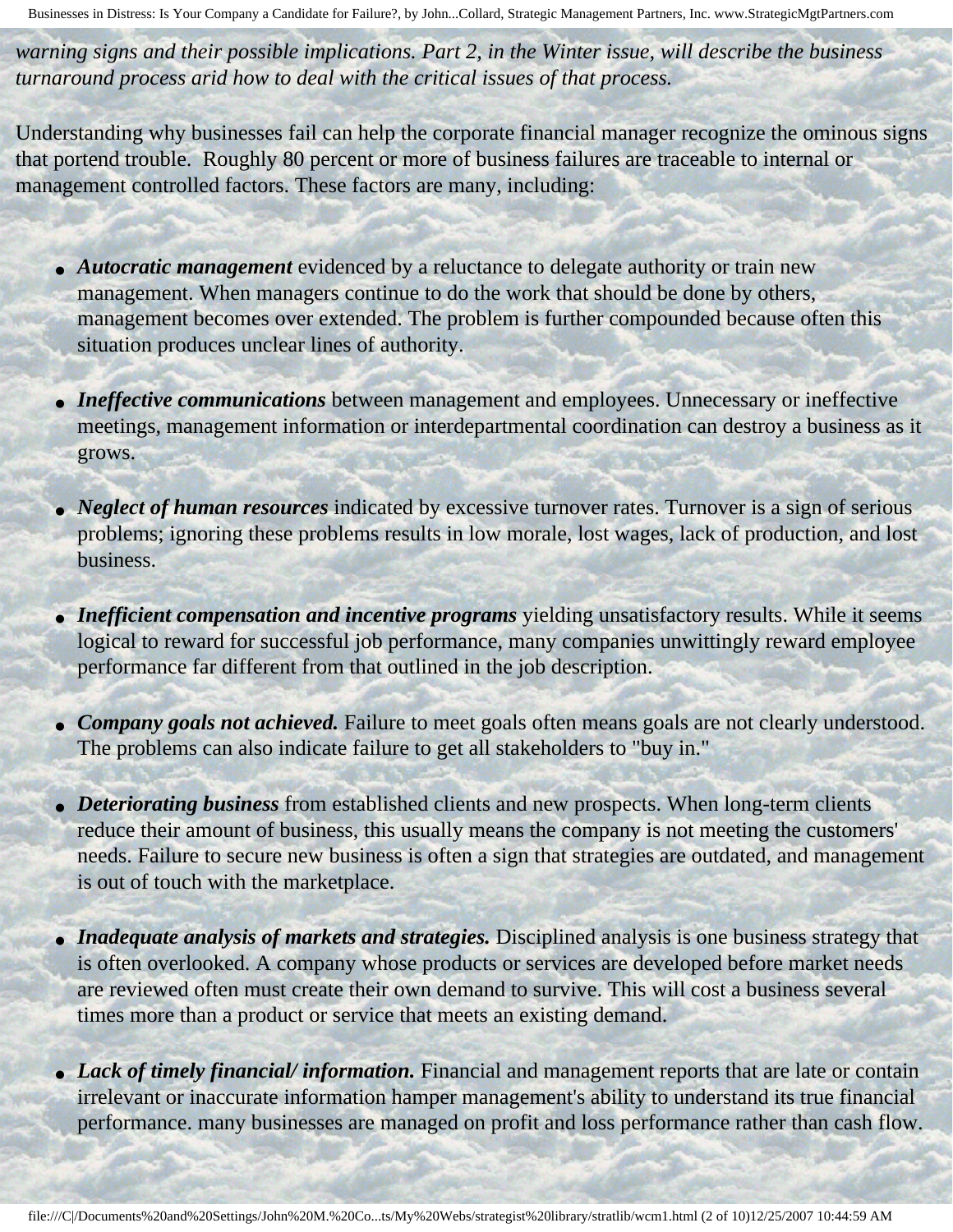- *History of failed expansion plans*. Expansion plan setbacks not only drain a lousiness' cash, time, and morale, but also create reluctance to embark on future growth and expansion plans. Expansion efforts often fail due to lack of cash, management expertise, or thorough market analysis.
- *Uncontrolled or mismanaged growth*. Many businesses focus solely on one piece of the business (e.g., sales growth, operations, or supporting infrastructure) and neglect the other aspects. As a result, the business functions do not support each other, which severely impedes the firm's ability to support growth.

On the other hand, management may blame the lousiness' misfortunes on external factors that management believes to be beyond its control, such as:

- General economy;
- Unfavorable legislation;
- Interest rate fluctuations;
- Labor unrest:
- Labor cost increases;
- Competition;
- Litigation;
- Market decline; and
- Raw material cost increases.

Instead, management must be realistic, be held accountable, and correct the situation. This is not to say that management is inept; but to survive, management must maintain a constant vigil over its operations and its objectives. Capitalism breeds both success and failure. Darwin is alive and well in the marketplace: only the fittest survive.

### <span id="page-2-0"></span>**COMPANIES SUSCEPTIBLE TO TROUBLE**

#### *[Sections](#page-0-2)*

All businesses are as vulnerable to trouble as they are to the lure of success. We live in a world of wildly changing technologies. Even with these changes, a properly managed business will continue to prosper. However, some industries are more susceptible to trouble than others.

The fortunes of companies in *cyclical industries* often depend upon uncontrollable external forces such as commodity prices or weather conditions. Those most likely to withstand the effects of these forces are those that either diversify without losing sight of their objectives, or that are able to control fixed costs in the face of unstable conditions. The ability to adapt is critical.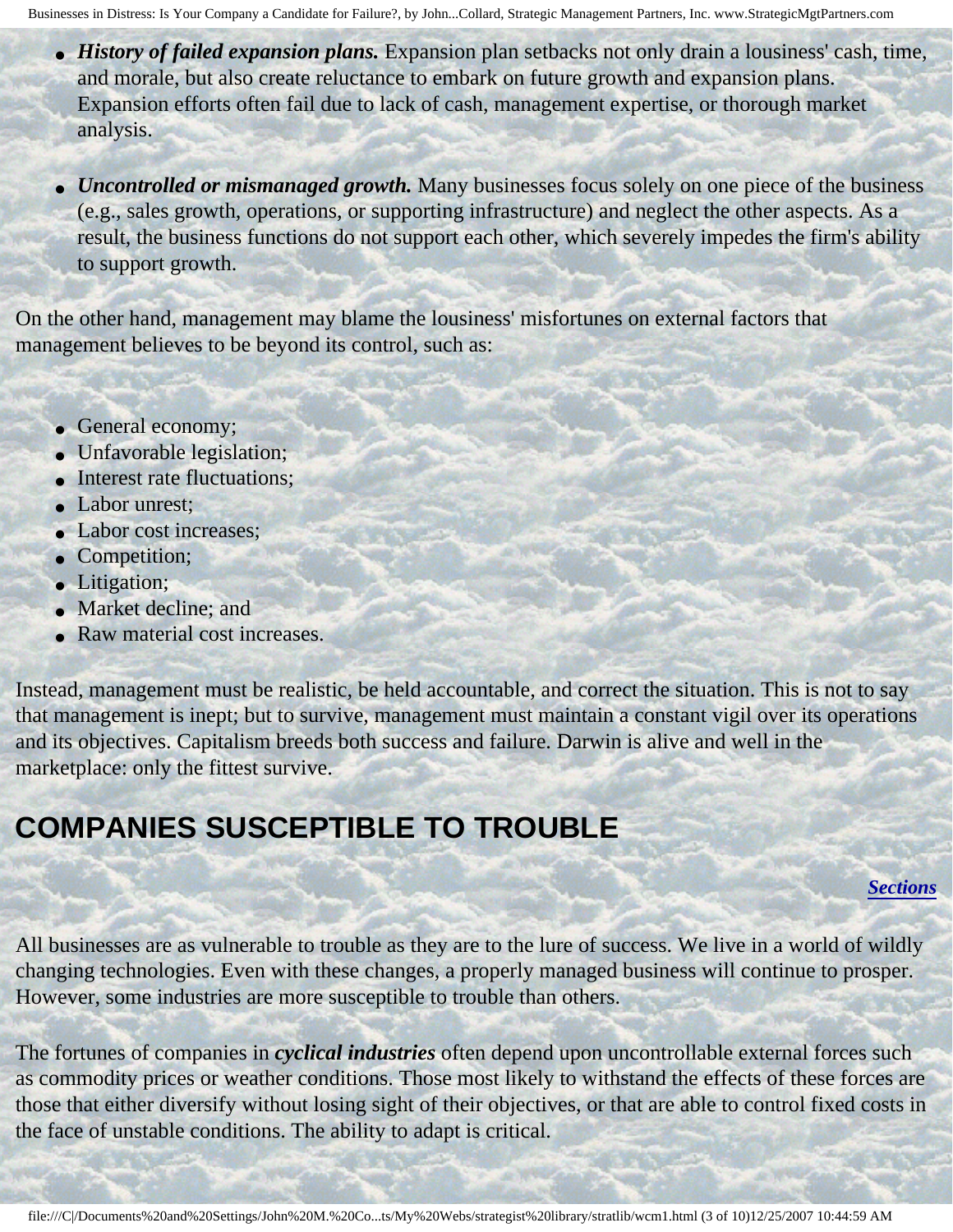Companies in newly *deregulated industries* must learn to survive in a competitive environment without the legal protections they previously enjoyed. Deregulation generally is accompanied by an anticipated shake out of the weakest businesses as competitive forces take hold in the marketplace.

As the U.S. has evolved from a primarily manufacturing driven economy to increasingly *service oriented industries*, management must recognize that its most irreplaceable assets walk out the door every night. Managing human resources is more important than ever.

*Companies lacking a proprietary product*, or "me too" companies, are subject to attack from every direction. These companies, such as retail businesses and non-licensed service sector businesses, generally face low entry barriers with respect to both capital and expertise.

Many entrepreneurial companies and start ups are limited to a single product or a passing fad. To ultimately succeed, *single product and single customer companies* usually must develop new products or diversify to protect themselves from powerful competitors, customers. and changing currents. Few are able to maintain their start up success as they struggle to compete. Reaching maturity takes years during which the company is vulnerable.

*Rapidly growing companies* often are driven bv entrepreneurial zeal and by an overwhelming emphasis on sales growth, while inadequate attention is given to the effects of growth on the balance sheet. These companies suddenly find themselves in a situation where the balance sheet simply cannot support the growth.

*Highly leveraged businesses* have so many factors that must converge to be successful that they are often most susceptible to the external uncontrollable causes of business failure. such as interest rate fluctuations or an increase in raw material costs.

*Closely-held and family-owned businesses*, bv their nature, select leadership based not on managerial ability but by virtue of family or close personal relationships with the shareholders. More than in other businesses, owner/managers link their personal psyche to that of their business. Owner/managers often believe that they are irreplaceable or are afraid to admit it. They want to maintain control ad infinitum, "'ailing to either develop a management team or a plan for transition of management. Owner/managers are reluctant to acknowledge the early warning signs of failure and are also apt to ignore them.

Perhaps *declining industries* face the most challenging task of all in preventing failure. Declining industries are those in which total industry wide unit shipments are declining. Maintaining market share involves taking business from competitors. Management that refuses to admit that the industry is declining or bets its future on the industry recovering, is the most prone to failure.

**Entrepreneuria1 hazards**. Approximately 70 percent of entrepreneurs and start-ups fail within two years. Entrepreneurs do not necessarily have managerial abilities. They have visions of what the future will look like before the rest of us know to invent the better mouse trap. Their modus operandi is to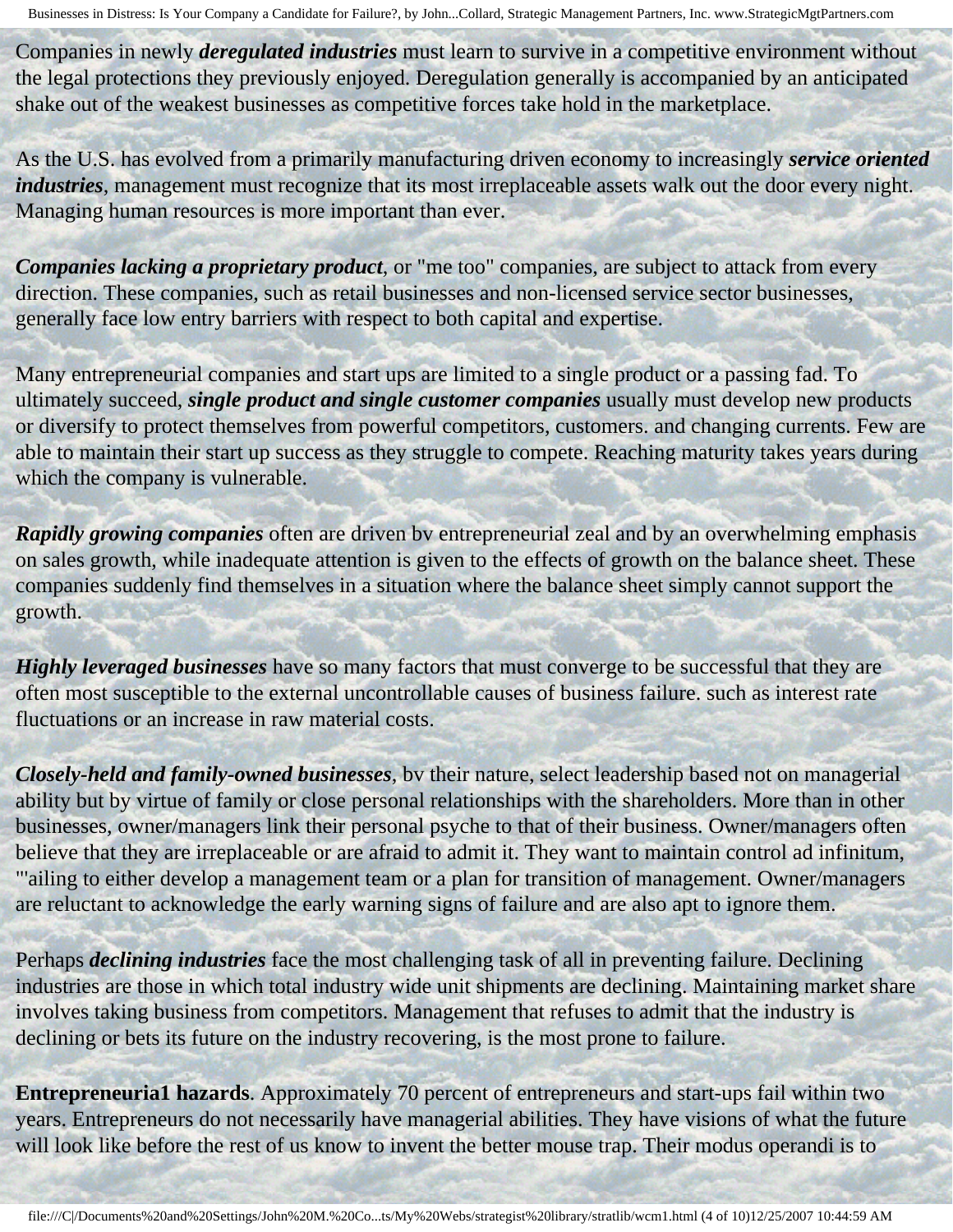capitalize on their head start as a way to convert their vision to a profitable reality. The same skills that keep an entrepreneur focused on an idea, regardless of obstacles, can make him oblivious to the competition on his heels or to new changes in the market. Ultimately the market catches up, forcing the entrepreneur to compete in a mature industry rather than in an emerging industry. As entrepreneurs survive the transition to professional management and new technologies gain a stronghold on the economy. emerging industries are born.

### <span id="page-4-0"></span>**HOW TO DIAGNOSE TROUBLE**

#### *[Sections](#page-0-2)*

What are the warning indicators of a business heading toward trouble? Trouble can come from a variety of circumstances. The obvious signals arc rarely the root cause of the problem. Losing money; for example, is not the problem; it is the result of other problems. The list of warning indicators below is by no means all inclusive, but it may provide both a barometer and some insight as to why the company is facing difficulty: They include

- Decrease in profit margins:
- Decrease in sales;
- Continued failure to meet bank loan covenants: and
- Decrease in available cash.

Indicators connected with a company's operational performance include:

- Lack of both short and long term planning and forecasting;
- Quality control problems, such as increased returned goods and customer complaints:
- Late or slow delivery;
- Increase in fixed costs relative to revenues;
- Management and employee turnover;
- General employee dissatisfaction and performance;
- Employee layoffs;
- Declining revenues per employee;
- Trade credit difficulties and restrictions:
- Failure to take purchase and other cash discounts;
- Delay in returning telephone calls;
- Delay in submitting financial statements to banks, lenders, and suppliers;
- Board of Directors resignations;
- Failure of Board of Directors to diligently exercise its oversight function;
- Return of the "retired" founder to a visible management position; and
- Failure to adapt to new technologies.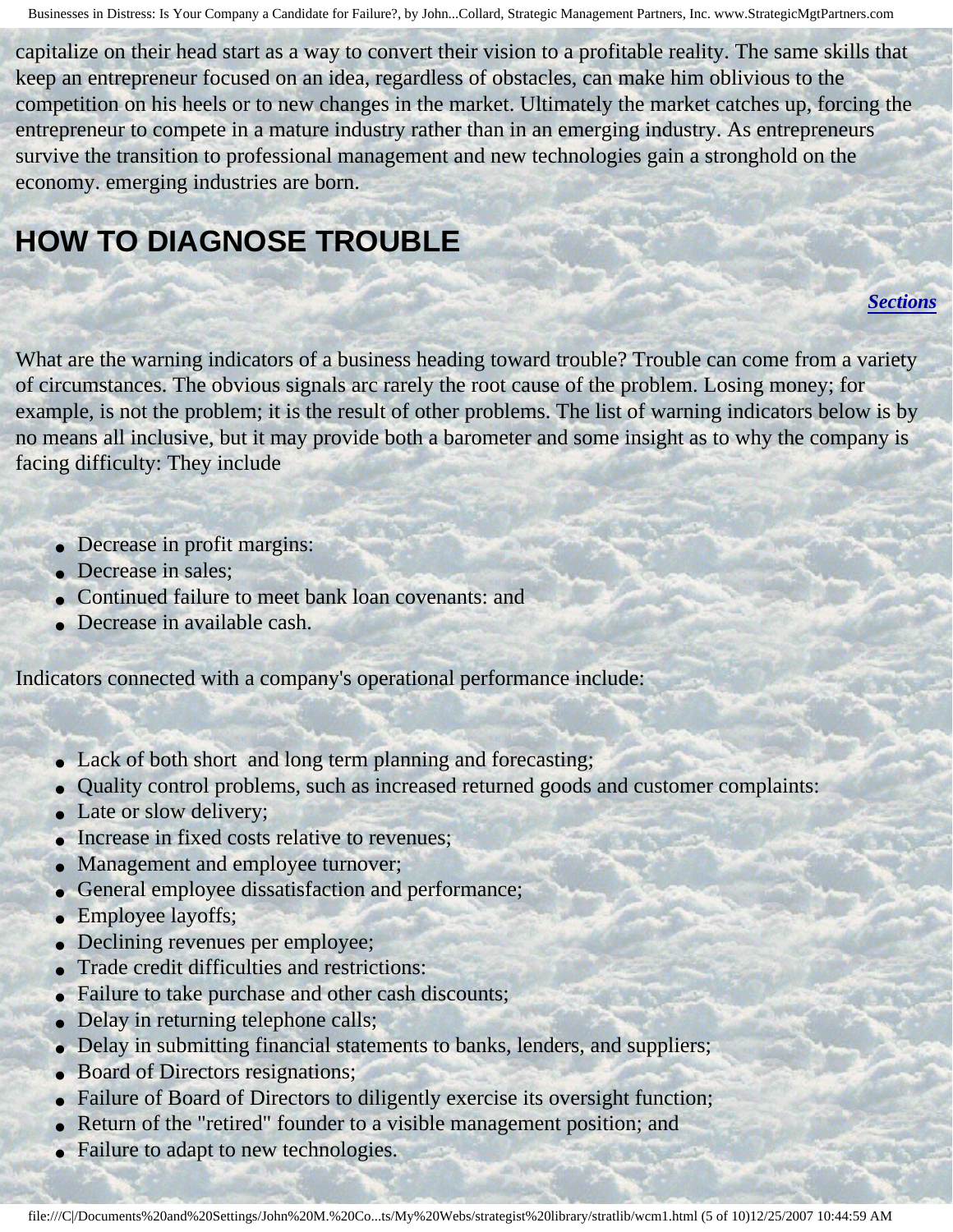#### Symptoms associated with a business' poor utilization of assets include:

- Worsening cash position—reduced working capital;
- Decrease in quick asset ratio;
- Increase in the debt to equity ratio;
- Dwindling capital base;
- Declining asset turnover rate;
- Declining accounts receivable turnover rate;
- Deteriorating account receivable aging;
- Declining inventory turnover rate;
- Deteriorating account payable aging;
- Creeping loan balances;
- Reduced R&D expenditures;
- Changing accounting principles;
- Financing the purchase of fixed assets out of working capital;
- Overpaying for assets or business units; and
- Acquisitions of, or expansion into, non core related businesses or into businesses which cut into or compete with the core business.

These are merely indicators and not the problems. They are simply the evidence that a problem exists; it is the problem, rather than the symptom, that must be identified and remedied.

Several formulas exist to predict failure. One widely known formula is the Z-Score, developed by Professor Edward Altman of New York University. By. weighing various financial ratios, the Z-Score attempts to predict whether a manufacturing company is a bankruptcy candidate. The formula:

### **Z = 1.2A + 1.4B + 3.3C + 0.6D + 1.0E**

#### *Where:*

- **A** = Working Capital / Total Assets
- **B** = Retained Earnings / Total Assets
- **C** = Earning Before Interest and Taxes / Total Assets
- **D** = Market Value of Equity (\*) / Book Value of Total Debt
- **E** = Sales / Total Assets

*(\*)When the company is not publicly traded, book value of equity should be substituted for market value.*

The resulting scores are interpreted to indicate the following:

Less than 1.8 — The company has a high probability for bankruptcy within the next two years. **Between** 1.8 & 3.0 — The gray zone where the trend is the really the most important criteria. **Greater than** 3.0 — The company has a low probability for bankruptcy.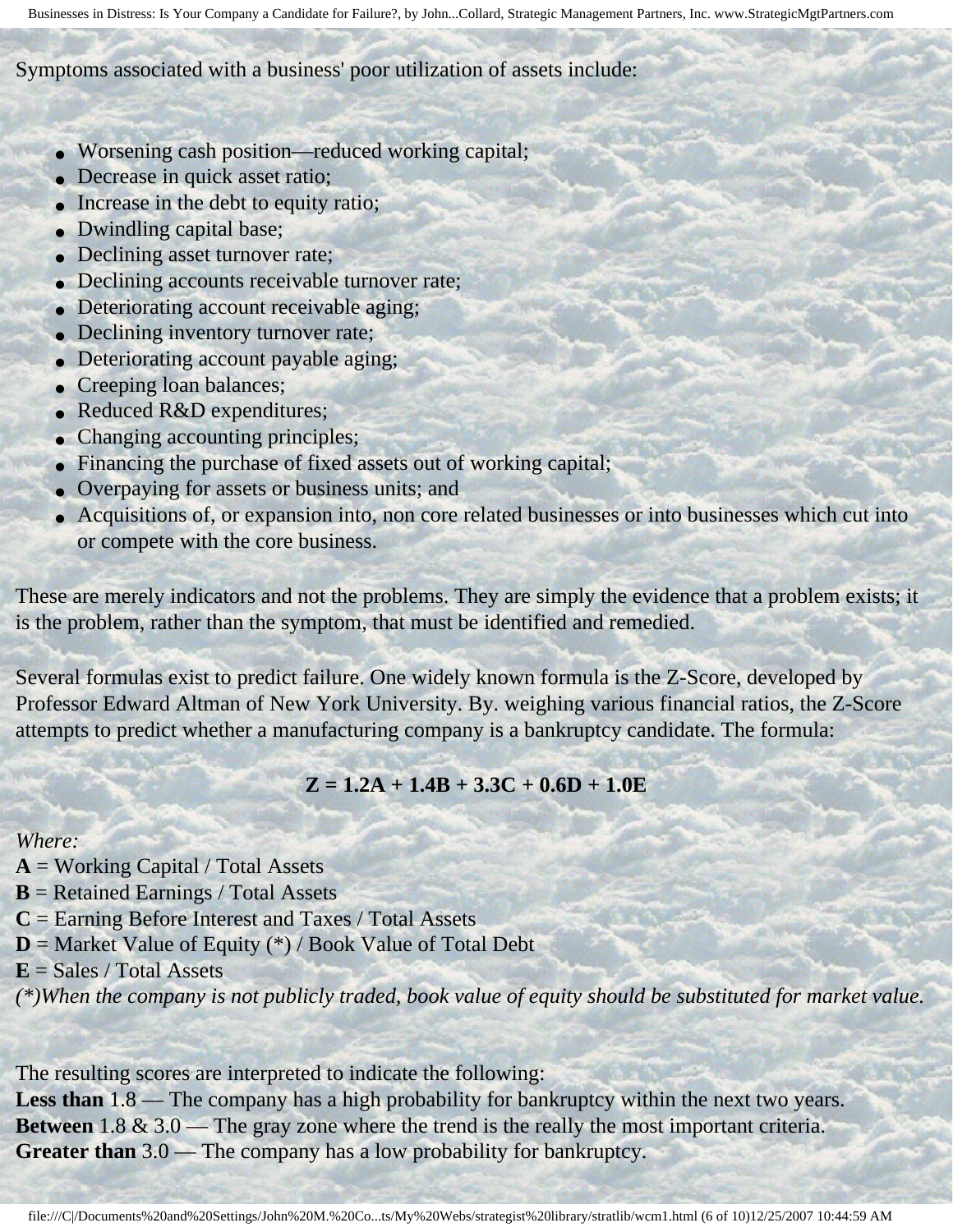A second statistical method developed by Jarrod Wilcox, a former assistant professor at MIT's Sloan School of Business, is known as the Gambler's Ruin Prediction of Bankruptcy. This formula, designed to predict possible bankruptcy for both manufacturing and retail companies up to five years in advance, is as follows:

#### **Liquidation Value = Assets - Liabilities**

#### *Where:*

**Assets** = 100% of cash and marketable securities plus 70% of accounts receivable, inventory, and prepaid expenses plus 50% of remaining assets.

**Change in Liquidation Value from previous year** = Earnings before special items minus 100% of dividends minus 50% of the year's capital expenditures and depreciation minus 30% of increase in inventories and accounts receivable since the prior year.

<span id="page-6-0"></span>If these computations indicate negative amounts, the company is considered a candidate for bankruptcy.

### **MAKING A COMMITMENT TO CHANGE**

#### *[Sections](#page-0-2)*

Management must attempt to understand its business needs, and it should be willing to face some highly difficult issues. With statistics generally pointing to mismanagement at the root of most crises, management should adopt a mindset that it wants to participate in the recovery, that it may need the help of a turnaround specialist to be the catalyst to the recovery, and that it wants to learn as much as possible so that it can better manage the business on the other side of the turnaround engagement. Therefore, management should ask itself some hard questions:

- Can a turnaround be realistically achieved?
- Is management aware that a true turnaround can take years to accomplish?
- What can be reasonable and realistically expected from the turnaround specialist?
- Have business issues been isolated from personal issues? Or, is the primary goal of hiring the turnaround specialist to protect the owner from personal guarantees and preserve personally owned assets?
- Is management willing to admit that the business' problems are, in all likelihood, the result of mismanagement?
- Is management willing to become, if necessary, the student rather than the teacher, or the follower rather than the leader?
- If asked to give up the controls of the business, is management willing to do so?
- Is management willing to face its own shortcomings and to face facts that may reflect on its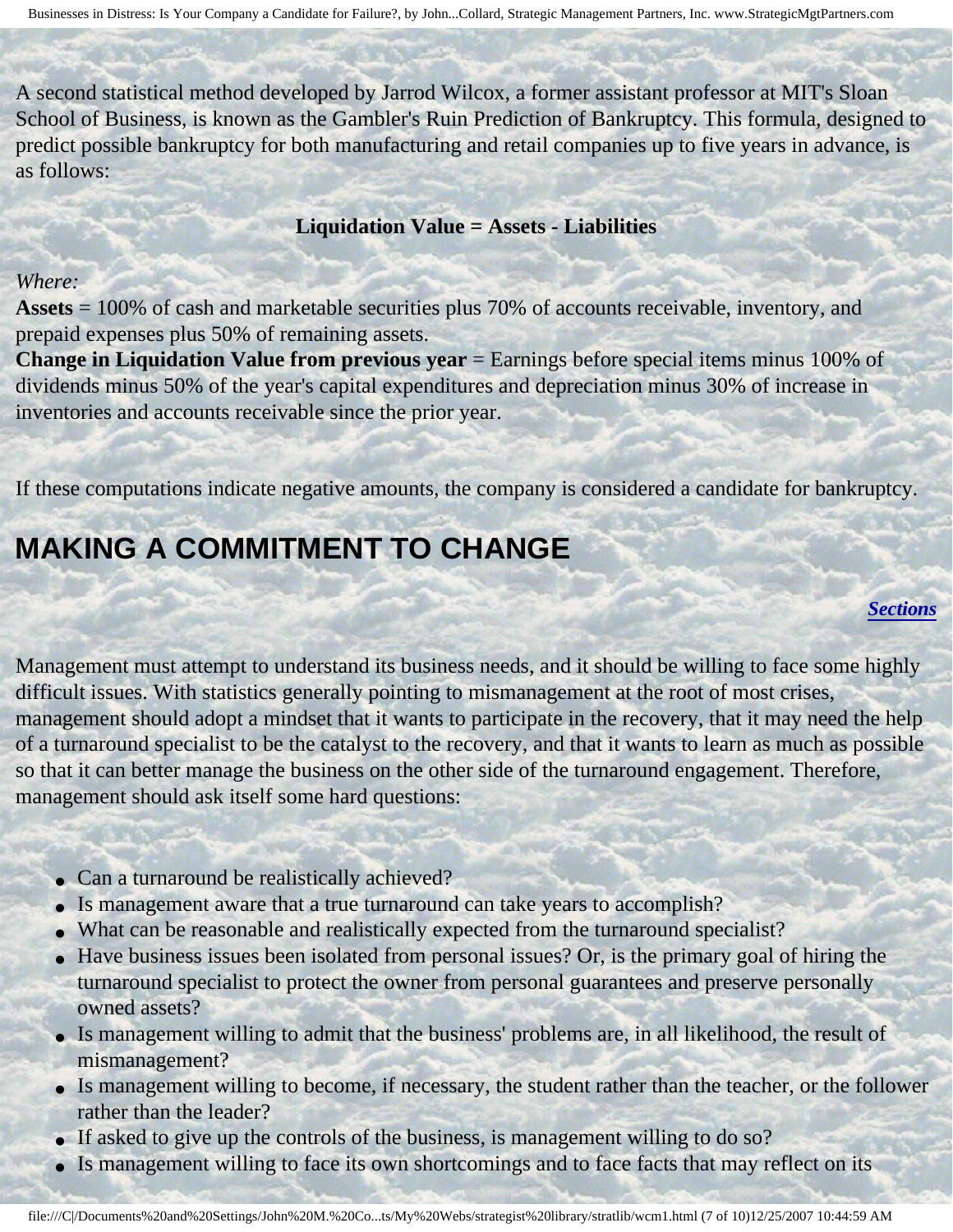ability?

- Since the turnaround specialist is often a temporary fix, is management willing to change?
- Can management learn to function in a highly controlled environment, subject to being monitored bv outsiders?
- Is management willing to accept the business' failure since some are simply unavoidable and not salvageable?
- Is management willing to agree to a turnaround specialist's engagement if the only realistic expectation is to maximize liquidation value?
- Is management willing to sell control and become both a minority shareholder and an employee of a new board of directors, if necessary, to attract the capital needed to preserve the company?
- Is management, particularly in the case of a smaller business, willing to face the stigma of bankruptcy?

## <span id="page-7-0"></span>**THE RECOVERY PROCESS**

*[Sections](#page-0-2)*

The process of recovery, when using a turnaround specialist, involves several stages.

*Fact finding.* The turnaround specialist must learn as much as possible as quickly as possible about the present circumstances of the company.

*Analysis of the facts.* The turnaround specialist should prepare an assessment of the current state of the company.

*Preparation of a business plan outlining and suggesting possible courses of action.* The turnaround specialist will seek the input of the company's management to determine which of several alternative courses of action should be undertaken.

*Implementation of the business plan.* Once the course of action has been chosen, the turnaround specialist should be involved in implementing the plan, either as an interim manager or as a consultant to management. This is the time a specialist begins to build the team of players both inside the company and from outside resources.

*Monitor the business plan.* The turnaround specialist should keep vigil over the plan, analyzing variances to determine their causes, and the validity of the underlying assumptions.

*Stabilization and transition.* Assuming that liquidation is not the cornerstone of the business plan, the turnaround specialist should remain involved in the engagement until the business has achieved stabilization and to assist the business in a transition of management if necessary.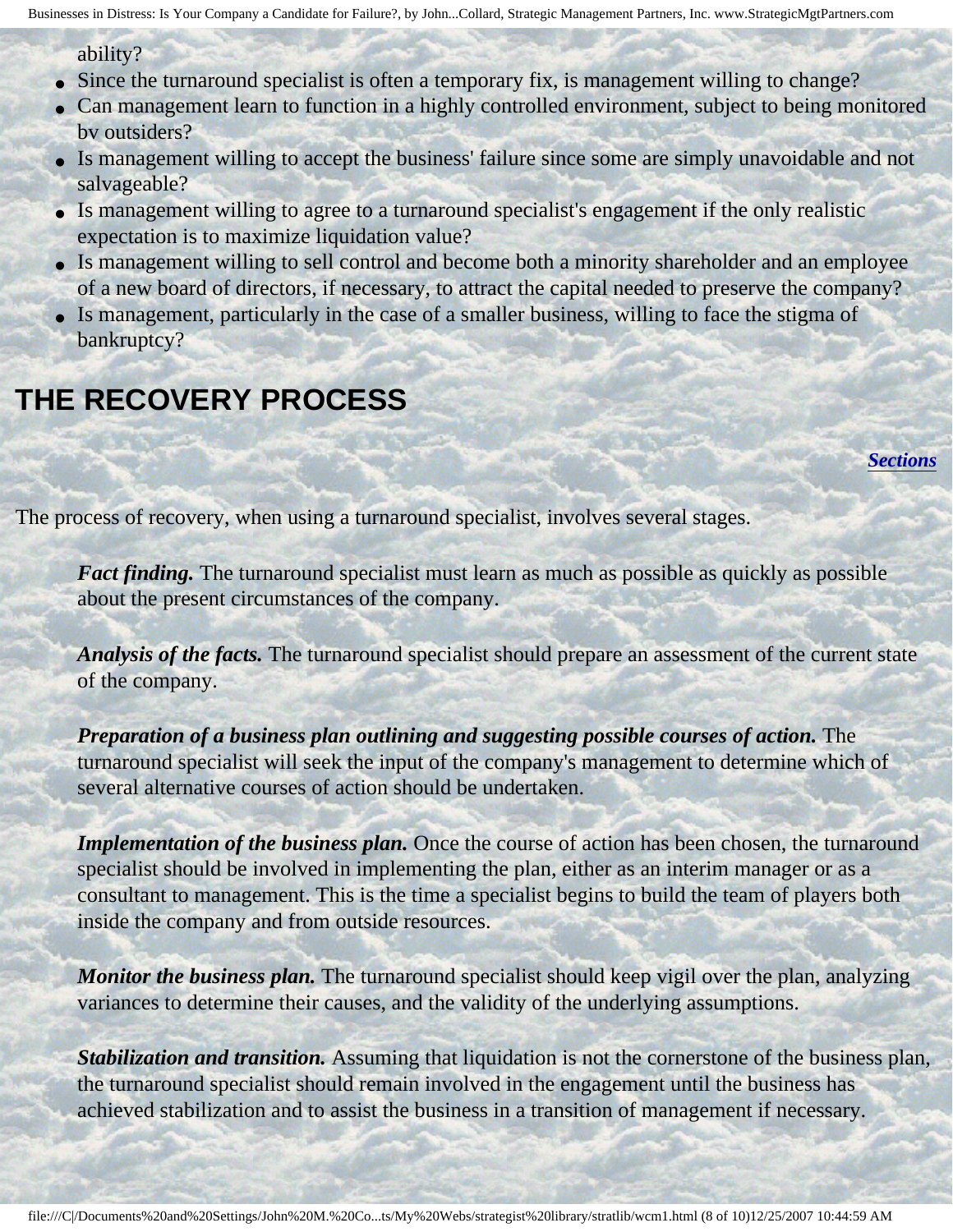*John M. Collard is chairman and a director of the Turnaround Management Association. He is president of Strategic Management Partners, Inc., an Annapolis, Maryland based transition and turnaround management firm that specializes in valuation enhancement, corporate renewal, strategic repositioning, defense conversion and transition to new market segments. He can be reached at (410) 263 9100. This article is adapted with permission from the Turnaround Management Association's 1993 Directory of Members and Services, written by John M. Collard.*

Businesses in Distress: Is Your Company a Candidate for Failure?, by John M. Collard,

Strategic Management Partners, Inc., and the

*[Sections](#page-0-2) [Index](#page-0-3)*

*[Index](#page-0-3)*

We welcome constructive inquires. More information is available if required.

There is more to Strategic Management Partner's *[Return to Home Page](http://members.aol.com/strategist/home.html#TOP)*

<span id="page-8-0"></span>

by John

Collard,

Inc.,

published and a series

Working Corporation

Distress:

### **Businesses Contact Information**

Your John M. Collard, Chairman Strategic Management Partners, Inc. 522 Horn Point Drive Annapolis, Maryland [MD] 21403 Voice 410-263-9100 Facsimile 410-263-6094 E-Mail Strategist@aol.com

We serve as experts for comment or quote, please contact us at **410-263-9100** [Tele

We welcome **Partners** We welcome constructive inquires, please send via E-Mail to: [Strategist.](mailto:Strategist@aol.com (library wcm1))



| Mai